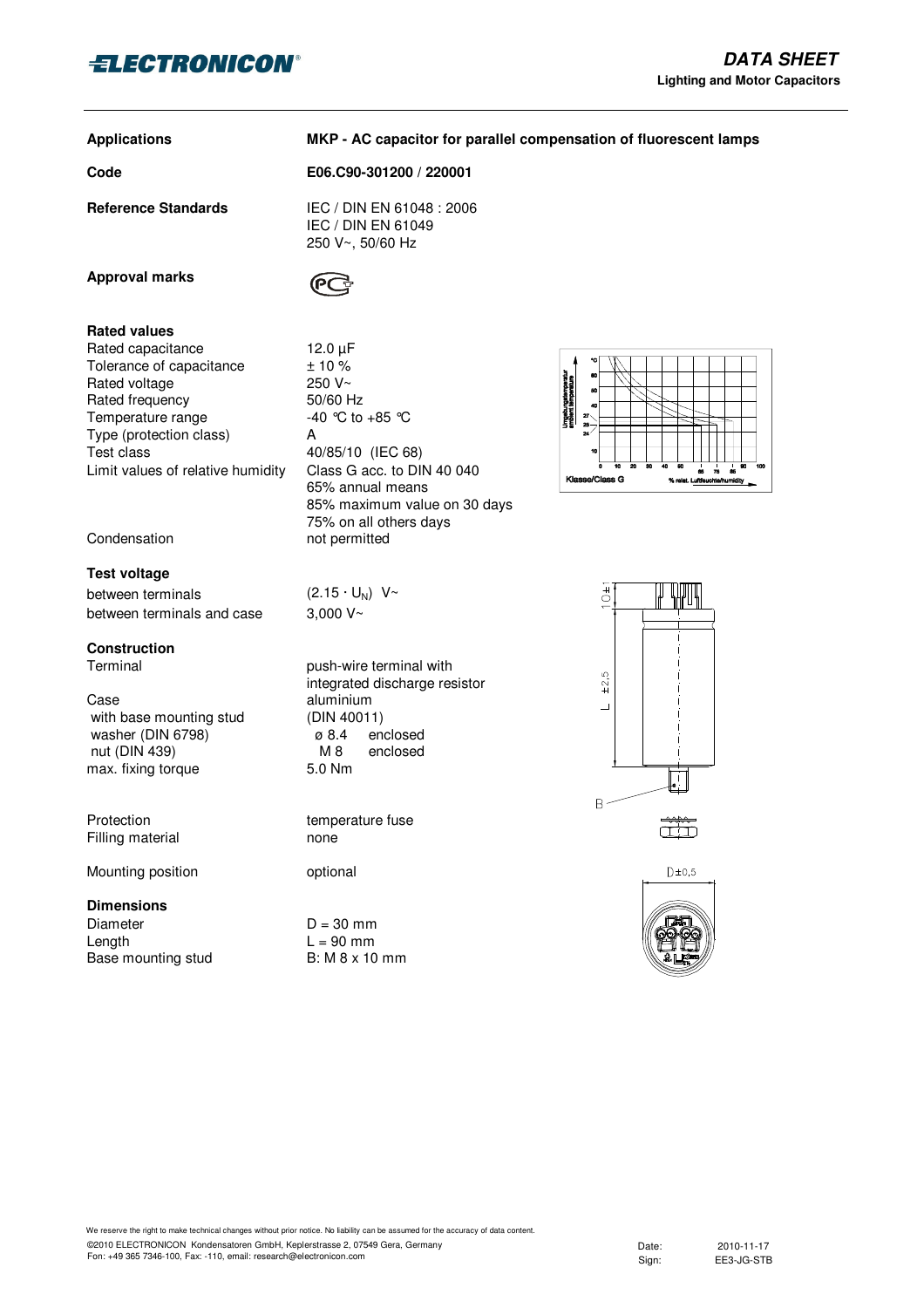# MOUNTING AND OPERATING INSTRUCTIONS

VORSCHRIFTEN ZU BETRIEB UND EINBAU



### Mounting and Operating Instructions

Safe operation of the capacitors can be expected only if all electrical and thermal specifications as stated on the label, in the data sheets or catalogues and the following instructions are strictly observed.

ELECTRONICON does not accept responsibility for whatever damage may arise out of a non-observance.

Please mind the recommendations given in the "Joint Safety Data Sheet by the Power Capacitor Manufacturers organized in the ZVEI – Zentralverband Elektrotechnik und Elektronik e.V." (Central Association of Electrotechnics and Electronics) issued March, 2007.

### Operating temperature

The temperature limits stated in the data charts are relating to the permissible temperature at the surface of the capacitor case. They are not identical with the ambient temperature as the capacitors' self-generated dissipation heat during operation must be taken into consideration as well.

# Condensation, Humidity

%RH

Condensation on the capacitors is not permitted. The permissible humidity class and climatic category of the capacitors are stated in the data charts. The mentioned limit values for humidity must not be exceeded even during storage.

The climatic categories are reflecting the damp heat severity acc. to IEC 60068-2-3. We recommend using hermetically sealed capacitors (P2/type B) under conditions of increased humidity.

#### Vorschriften zu Betrieb und Einbau

Grundsätzlich ist ein sicherer Betrieb der Kondensatoren nur ge-währleistet, wenn die elektrischen und thermischen Grenzwerte gemäß Typenschild, Datenblatt bzw. Katalog und die nachfolgenden Anweisungen eingehalten werden.

ELECTRONICON übernimmt keine Verantwortung für Schäden, welche aus einer Nichteinhaltung erwachsen.

Bitte beachten Sie die Hinweise im "Gemeinsamen Sicherheitsdatenblatt der im ZVEI – Zentralverband Elektrotechnik und Elektronik e.V." – organisierten Hersteller von Starkstromkondensatoren", Ausgabe März 2007.

# Betriebstemperatur

Die in den Datentabellen genannten Grenzwerte für die Betriebstemperatur beziehen sich auf die zulässige Temperatur an der Oberfläche des Kondensatorgehäuses. Bitte beachten Sie, dass diese nicht mit der Umgebungstemperatur identisch sind, da zusätzlich die Eigenerwärmung des Kondensators im Betriebszustand berücksichtigt werden muss.

# Betauung, Luftfeuchte

Eine Betauung der Kondensatoren ist generell nicht zulässig. Zulässige Feuchte- und Klimaklasse der Kondensatoren sind in den Datentabellen angegeben. Die vorgegebenen Feuchtegrenzen dürfen auch bei der Lagerung der Kondensatoren nicht überschritten werden.

Die Klimaklassen geben den Schärfegrad der feuchten Wärme nach IEC 60068-2-3 wieder. Bei Einsatz unter Bedingungen erhöhter Luftfeuchtigkeit empfehlen wir die Verwendung von hermetisch dichten Kondensatoren (P2/Typ B).

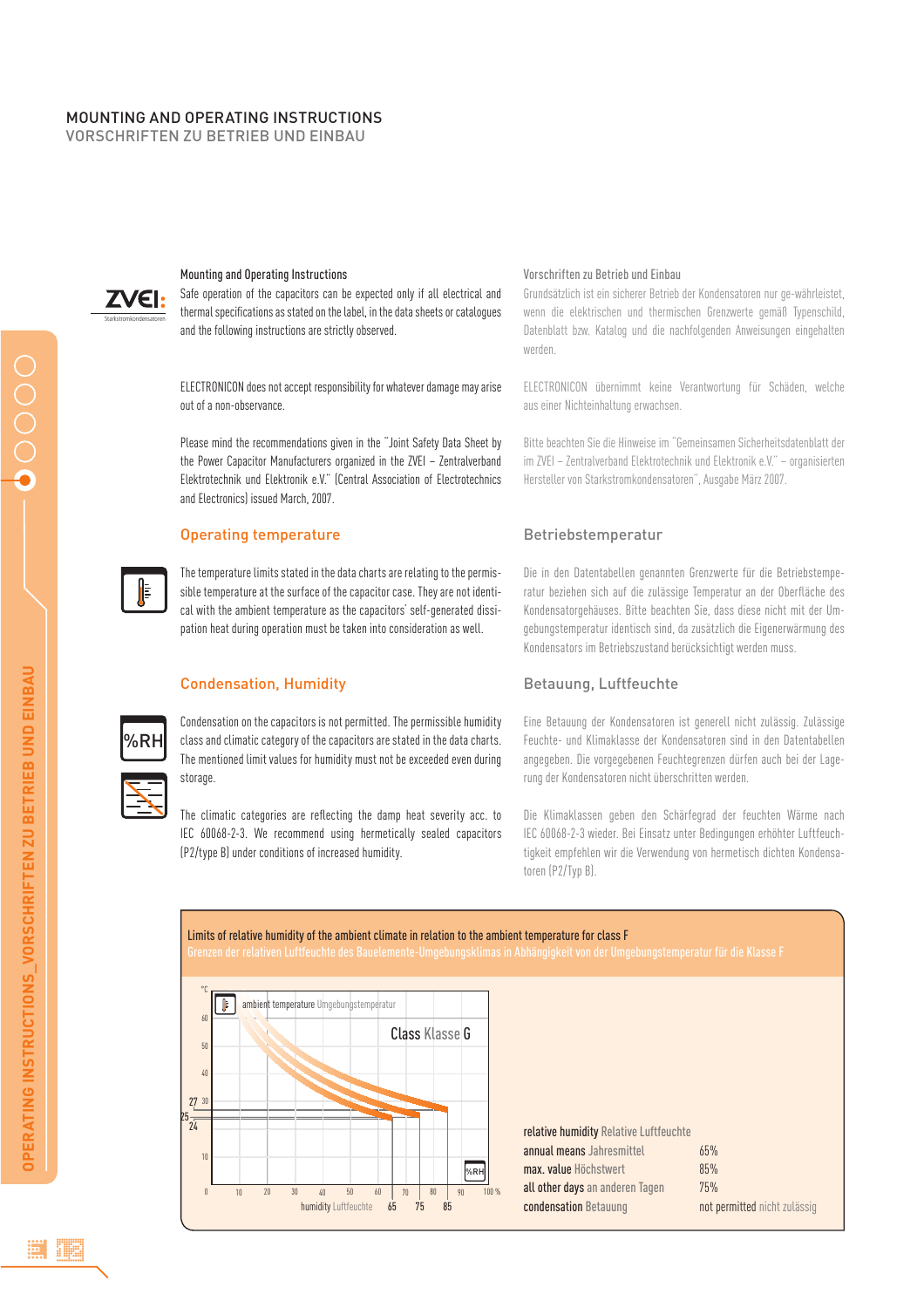# **Connection and fixation**

The capacitors are fixed by an M8 base mounting stud. For lighting capacitors in plastic can an alternative fixation with lateral clip is available.

The following kinds of connection are available as standard. Please see the data charts on pages 6 – 8 for details on each type series.

### Anschluss und Befestigung

Die Befestigung erfolgt mit M8 Bodenschraube. Für Leuchtkondensatoren im Kunststoffbecher sin außerdem Varianten mit seitlicher Befestigung ("Seitenclip") erhältlich.

Im Standardsortiment sind die folgenden Anschlussarten verfügbar Details zu den einzelnen Baureihen entnehmen Sie bitte den Datentabellen auf den Seiten 6 – 8.



#### push wire terminal

capacitor terminal type WAGO 214 with internal discharge resistor, suitable for currents of up to 10 A and connecting wires of  $0.5$  mm<sup>2</sup> $\dots$  1.5 mm<sup>2</sup>



wires Drahtanschluss solid leads Aderleitung 200 mm, 0.5-0.75 mm<sup>2</sup>

### Steckklemme

Kondensatorklemme Typ WAGO 214 mit Entladewiderstand, geeignet für Ströme bis 10 A und Anschlussdrähte von 0.5 mm<sup>2</sup> ...1.5 mm<sup>2</sup>

Drahtanschluss Aderleitung 200 mm, 0.5-0.75 mm<sup>2</sup>

# Mounting Position / Distance to Other Components / **Other Influencing Factors**

All capacitors can be mounted without restrictions in any position. Capacitors shall not be mounted in the close vicinity of heat, light or heat convection sources (such as conventional ballasts, lamps, heating spirals, etc.); high temperatures as well as steady UV-radiation may cause premature ageing. Chemicals such as Ozone, Chlorine, a.o., in combination with high temperature, UV radiation, or other materials and influencing factors, may cause accelerated ageing or embrittlement. Special stabilized plastics are available on request for such applications. Capacitors without filling should not be mounted directly on vibration sources (such as motors, ventilators, gear boxes, etc.).

## Einbaulage / Entfernung zu anderen Komponenten / weitere Einflussfaktoren

Alle Kondensatoren können in beliebiger Einbaulage montiert werden. Kondensatoren sollen nicht ungeschützt in der unmittelbaren Nähe von Licht-, Wärmestrahlungs- oder Konvektionsquellen (Vorschaltgeräte, Leuchtmittel, Heizwendel usw.) montiert werden, da sowohl hohe Temperaturen als auch stetige UV-Strahlung zu einer vorzeitigen Alterung führen können. Chemikalien wie Ozon, Chlor u.a. können in Verbindung mit hohen Temperaturen bzw. UV-Strahlung oder in Kombination mit anderen Stoffen und Einflussfaktoren zu einer beschleunigten Alterung und Materialversprödung führen. Auf Anfrage stehen für solche Fälle spezielle stabilisierte Kunststoffe zur Verfügung. Kondensatoren ohne Füllmittel sollen nach Möglichkeit nicht unmittelbar auf Schwingungsquellen (z.B. Motoren, Ventilatoren, Getriebe) montiert werden.

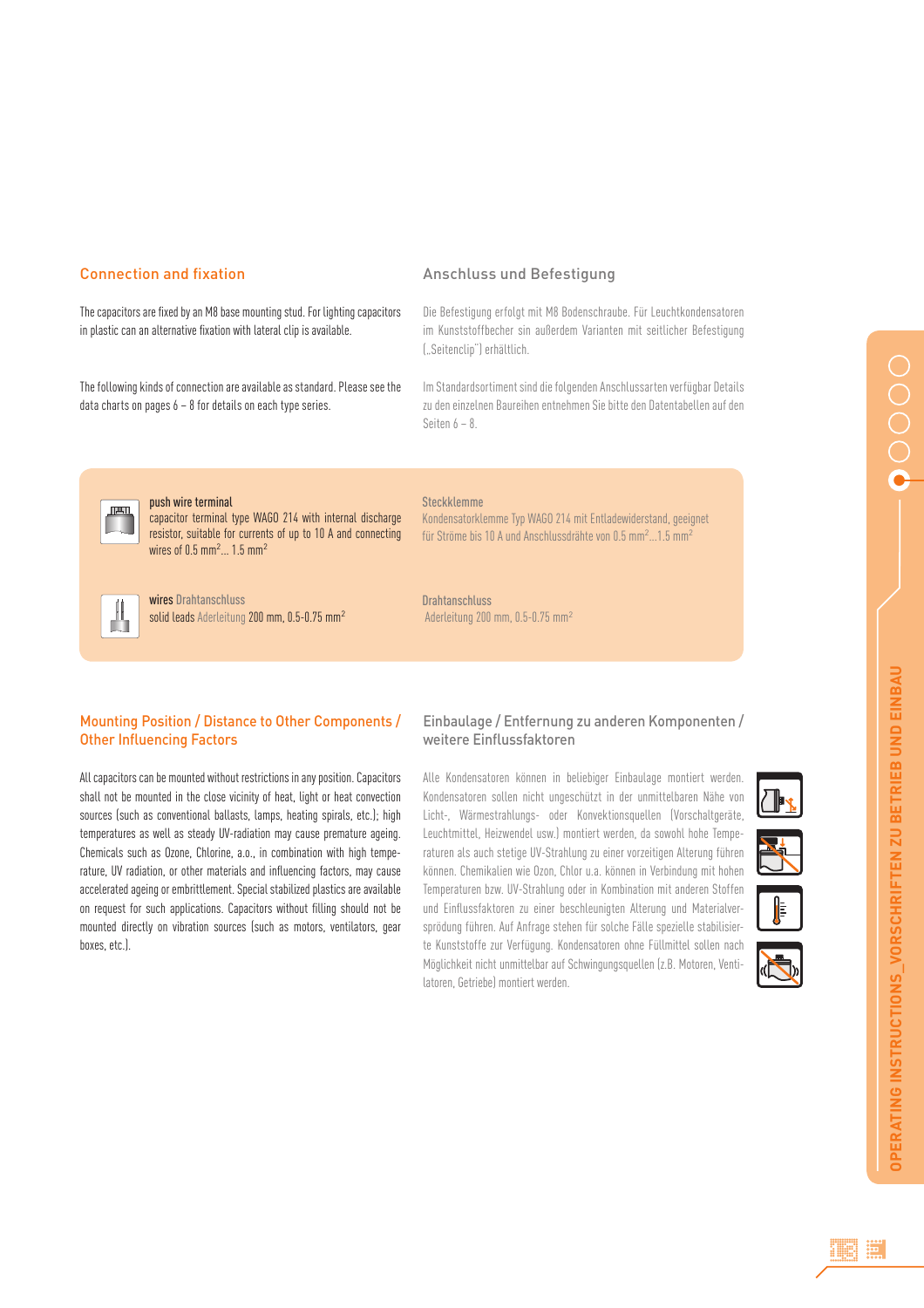#### Fire Load

All outer parts of our capacitors are made of flame-retardant material. However it must be considered in the application that the filling resins, oils, and winding elements are flammable. The energy content of an MKP capacitor is approx. 40 MJ/kg.

### RoHS Compliance

According to current state of knowledge, ELECTRONICON does not use any hazardous substances as listed in guidelines 2003/11/EC and 2002/95/EC. All Type A capacitors manufactured since October 2005 are fully compliant with the RoHS directive.

For all plastic parts, ELECTRONICON is using materials only which contain permitted flame protectives.

### **Disposal**

R<sub>o</sub>H<sub>S</sub> 2002/95/EC

> Our capacitors do not contain PCB, solvents, or any other toxic or banned materials. The impregnants and filling materials contain vegetable oil or polyurethane mixtures. The capacitors are not rated as hazardous goods in transit and do not have to be marked under the Regulations for Hazardous Goods.

They are rated WGK 0 (water risk category 0 "no general threat to water").

We recommend disposing of the capacitors through professional recycling centres for electric/electronic waste.



The capacitors can be disposed of as follows:

- Capacitors: acc. to European Waste Catalogue (EWC) No. 160216 ("Components taken from discarded equipment")
- Hardened filling materials: acc. to FWC No. 080404 ("Hardened adhesives and sealants").

### Brandlast

Alle Kondensatoren sind äußerlich aus flammhemmenden Materialien gefertigt. Vergussstoffe, Öle und das Wickelmaterial sind jedoch brennbar. Dem ist beim Einbau Rechnung zu tragen. Die Brandlast eines MKP-Kondensators beträgt ca. 40 MJ/kg.

### Einhaltung der RoHS-Richtlinie

Nach heutigem Kenntnisstand setzt ELECTRONICON keine gefährlichen Stoffe im Sinne der EU-Richtlinien 2003/11/EC und 2002/95/EC ein. Alle seit Oktober 2005 hergestellten P0/Typ-A-Kondensatoren entsprechen vollständig der RoHS Richtlinie.

In allen verwendeten Kunststoffteilen setzt ELECTRONICON nur Systeme mit zugelassenen Flammschutzmitteln ein.

## Entsorgung

Unsere Kondensatoren enthalten kein PCB, keine Lösemittel, oder sonstige gefährliche oder verbotene Stoffe. Die verwendeten Füllmittel bestehen aus Pflanzenöl. Die Kondensatoren sind kein gefährliches Transportgut. Es ist keine Kennzeichnung nach Gefahrstoffverordnung erforderlich.

Sie unterliegen nicht der TA-Luft und auch nicht der Verordnung für brennbare Flüssigkeiten (VbF). Sie sind eingestuft in die WGK 0 (Wassergefährdungsklasse Null, "im Allgemeinen nicht wassergefährdend").

Wir empfehlen, die Entsorgung über Recyclingeinrichtungen für Elektro-/ Elektronik-Schrott vorzunehmen.

Die Kondensatoren können wie folgt entsorgt werden:

- Kondensatoren: nach Abfallschlüssel-/EAK-Nummer 160216 ("aus gebrauchten Geräten entfernte Bestandteile")
- flüssige Füllmittel: nach Abfallschlüssel-/FAK-Nummer 080402 ("PUR-Harzrückstände, nicht ausgehärtet")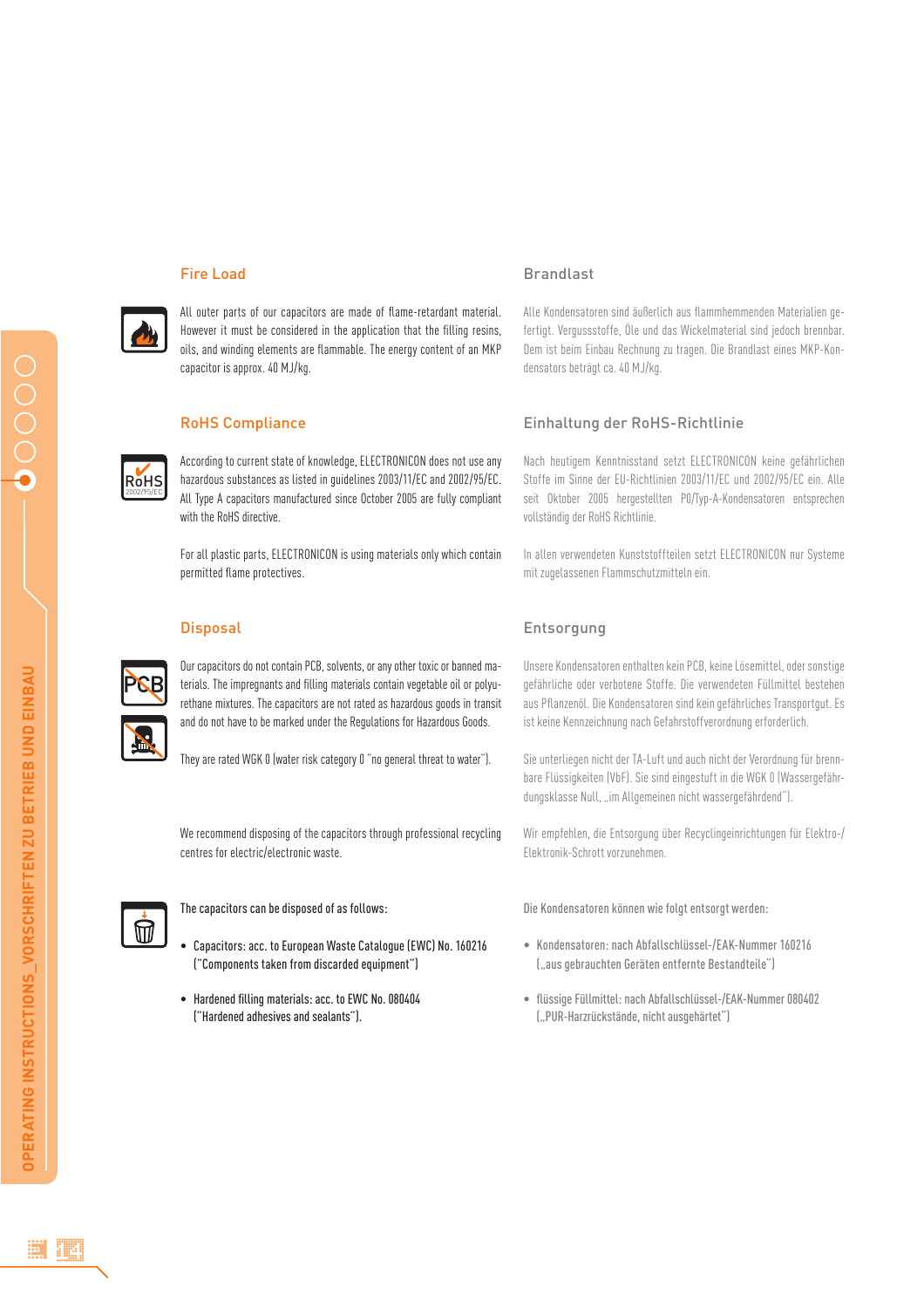# Important Remarks

#### Safety

ELECTRONICON will not indemnify or be responsible for any kind of damages to persons or property due to the improper application of any capacitors purchased from ELECTRONICON or its distributors.

The capacitors should only be used for the application intended.

Mind that electrical or mechanical misapplication of capacitors can become hazardous. Misapplied capacitors can explode or catch fire and cause bodily injury or property damage due to the expulsion of material or metal fragments.

Please consult the detailed instructions for mounting and application stated in our brochure "Application Notes", and on the ELECTRONICON website. If in doubt about how to connect, operate, or discharge a capacitor, consult ELECTRONICON engineering.

### Mounting And Cooling

The useful life of a capacitor may be reduced dramatically if exposed to excessive heat. Typically an increase in the ambient temperature of 7°C will halve the expected life of the capacitor. Make sure to obey the permitted operating temperatures.

#### Operating conditions / Service Life / Failure risk

The capacitors in this catalogue have been designed for continuous operation at the rated voltage shown on the label. It is stated as  $\mathsf{U}_{_{\sf N}}$  (= Urms) and is defined as the Root mean square of the max. permissible value of sinusoidal AC voltage in continuous operation. In accordance with the relevant standards for lighting, the related voltage may be exceeded within the following limits only:

| Overvoltage         | operating duration<br><b>Betriebsdauer</b> |
|---------------------|--------------------------------------------|
| $1.1 \times U_{N}$  | 24 h/d                                     |
| $1.15 \times U_{N}$ | 6 h/d                                      |
| $1.2 \times U_{N}$  | $5 \text{ min/d}$                          |
| $1.3 \times U_{N}$  | 1 min/d                                    |

#### Wichtige Hinweise

#### Sicherheit

ELECTRONICON übernimmt keine Verantwortung oder Haftung für jegliche Schäden an Personen oder Eigentum, welche aus der unsachgemäßen Anwendung von bei ELECTRONICON oder seinen Distributoren erworbenen Kondensatoren herrührt.

Die Kondensatoren dürfen ausschließlich für ihren Bestimmungszweck verwendet werden.

Beachten Sie, daß ein elektrisch oder mechanisch fehlerhafter Einsatz von Kondensatoren gefährlich sein kann. Falsch eingesetzte Kondensatoren können explodieren oder Feuer fangen und infolge austretender Materialien bzw. Metallteile gesundheitliche und materielle Schäden verursachen.

Bitte konsultieren Sie die detaillierten Anweisungen in unserer ausführlichen Broschüre "Anwendungshinweise" sowie auf der Webseite von ELECTRONICON. Bitte konsultieren Sie das Fachpersonal von ELECTRONICON oder seiner Distributoren bei allen Fragen bezüglich des Anschlusses, der Verwendung oder der Entladung von Kondensatoren.

#### Montage und Kühlung

Die Lebensdauer eines Kondensators kann durch übermäßige Wärmeeinwirkung erheblich verringert werden. Im allgemeinen führt eine Erhöhung der Umgebungstemperatur um 7°C zu einer Verringerung der Lebensdauer des Kondensators um 50 %. Halten Sie die zugelassenen Betriebstemperaturen ein.

### Betriebsbedingungen / Lebensdauer / Ausfallrisiko

Die Kondensatoren in diesem Katalog sind ausgelegt für Dauerbetrieb bei aufgedruckter Nennspannung. Sie ist angegeben als U<sub>n</sub> (= Urms) und definiert als Maximal zulässiger Effektivwert von sinusförmiger Wechselspannung im Dauerbetrieb.

Eine Überschreitung der Nennspannung ist nur im Rahmen der von den relevanten Standards für Leuchtenkondensatoren vorgegebenen Grenzwerte zulässig.

Service life statements given in the data charts are based on empirical experience; in accordance with applicable standards, the stated operating life allows for a limited degradation of the capacitance (10% acc. to lighting standard) and a failure rate of up to 300 FIT. Please note that in turn, reduction of operating stress may result in reduction of the FIT rate and enhanced life expectancy.

In den Datentabellen aufgeführte Lebensdauerangaben beruhen auf Erfahrungswerten; nach den anwendbaren Standards sind im Rahmen der angegebenen Lebensdauer ein begrenzter Kapazitätsabbau (10% nach Leuchtenstandard) und eine Ausfallrate von bis zu 300 FIT zulässig. Bitte berücksichtigen Sie, daß umgekehrt eine reduzierte Belastung auch eine geringere Ausfallrate und erhöhte Lebensdauer bewirken kann.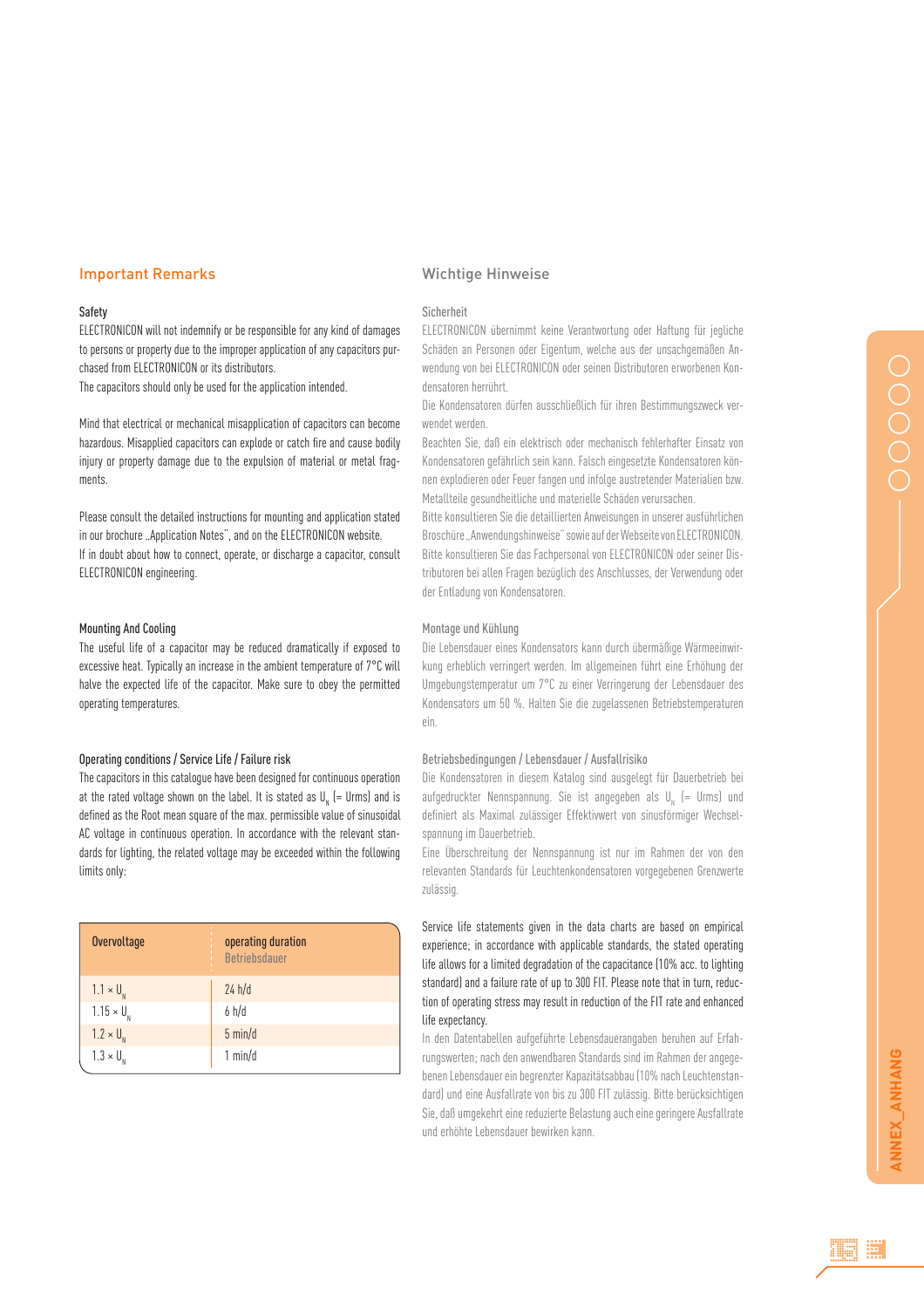#### Important:

- **D** Overvoltage has a dramatic effect on service life and risk of failure: on average, a 10% increase of the operating voltage halves the expected lifetime, or in other words, doubles the failure rate of a capacitor (compare "FIT rate" in our brochure "Application Notes").
- **Subject to inductive components within the capacitor circuit, motor run** capacitors and capacitors connected in series with luminaire ballasts, are exposed to voltages which permanently exceed the rated mains voltage. This, and the tolerances of all elements in the circuit as well as their drift due to ageing effects, must be considered when designing the application and determining the proper capacitor value.
- Overtemperatures have a negative effect on useful life and risk of failure: on average, an increase of the operating temperature by 7 Kelvin halves the expected lifetime, in other words: doubles the failure rate of a capacitor (compare "FIT rate" in our brochure "Application Notes"). !
- Harmonic distortion may reduce the service life expectancy or cause increased failure rates as well.
- **The simultaneous exposure to extreme voltage and temperature condi**tions as well as harmonic distortion or resonances may impair the proper functioning of the capacitor's safety mechanism (if installed) and provoke uncontrolled failure of the capacitor (compare General Safety Recommendations for Power Capacitors issued by the power capacitor manufacturers within the ZVEI - German Electrical and Electronic Manufacturers' Association: "Depending on their protective mechanism, internal protective devices are subject to technical and functional limits which when exceeded will definitely cause malfunctions. Such violations can be excess temperature, overvoltage, wrong application, wrong installation, faulty maintenance, mechanical damage, or operation outside the technical limits of the specification."

### Protection against Overvoltages And Short Circuits: Self-Healing Dielectric

All dielectric structures used in our capacitors are "self-healing": In the event of a voltage breakdown the metal layers around the breakdown channel are evaporated by the temperature of the electric arc that forms between the electrodes. They are removed within a few microseconds and pushed apart by the pressure generated in the centre of the breakdown spot. An insulation area is formed which is reliably resistive and voltage proof for all operating requirements of the capacitor. The capacitor remains fully functional during and after the breakdown.

For voltages within the permitted testing and operating limits the capacitors are short-circuit- and overvoltage-proof. They are also proof against external short circuits as far as the resulting surge discharges do not exceed the specified surge current limits.

 $\Box$  During the service life of the capacitor, especially under conditions of permanent overload, the ability of the dielectric to regenerate (self-healing) may deteriorate. As a result, the risk of a non-healing breakdown with continuous short circuit may occur. "Self-healing dielectric" must therefore not be mistaken for "fail-safe".

### Wichtig:

- **U** Überspannung hat einen drastischen Effekt auf die Lebensdauer und das Ausfallrisiko: im Schnitt bewirkt eine 10%ige Anhebung der Betriebsspannung eine Halbierung der Lebensdauer oder, in anderen Worten, eine Verdoppelung der Ausfallrate eines Kondensators (vgl. "FIT-Rate" in unserer Broschüre "Anwendungshinweise") .
- **In** Infolge induktiver Komponenten im Kondensatorstromkreis bei Motoranwendungen sowie bei Reihenkompensation in Leuchten treten am Kondensator dauerhaft höhere Spannungen als die Netzspannung auf. Dies ist bei der Auslegung und Dimensionierung der Schaltungen und Anlagen zu beachten. Die Toleranzen der Bauelemente und ihre Drift durch Alterungsprozesse sind ebenfalls zu berücksichtigen.
- **U** Übertemperaturen haben negative Auswirkungen auf die Lebensdauer und das Ausfallrisiko: in der Regel wird die Lebensdauer von Kondensatoren durch eine Anhebung der Betriebstemperatur um 7 Kelvin halbiert, oder anders gesagt, das Ausfallrisiko verdoppelt (vgl. "FIT-Rate" in unserer Broschüre "Anwendunghinweise").
- **D** Oberschwingungen verringern ebenfalls die Lebenserwartung bzw. können zu höheren Ausfallraten führen.
- **Die gleichzeitige Belastung durch extreme Spannungen und Temperaturen** sowie Oberwellenbelastung oder Resonanzen kann das ordnungsgemäße Funktionieren der Sicherheitsvorrichtungen von Kondensatoren beeinträchtigen (sofern vorhanden) und unkontrollierte Ausfälle provozieren (vgl. Gemeinsame Sicherheitshinweise der im ZVEI - Zentralverband Elektrotechnik und Elektronik e. V. - organisierten Hersteller von Starkstromkondensatoren: " Interne Schutzeinrichtungen unterliegen, abhängig vom Schutzmechanismus, technischen und funktionellen Grenzen, deren Überschreitung zwangsläufig zu Fehlern führt. Solche Überschreitungen können sein: Übertemperatur, Überspannung, falsche Applikation, falsche Installation, mangelhafte Wartung, mechanische Beschädigung, Betrieb außerhalb der technischen Grenzen der Spezifikation.")

### Schutz gegen Überspannungen und Kurzschlüsse: Selbstheilendes Dielektrikum

Alle in unseren Kondensatoren eingesetzten dielektrischen Strukturen sind selbstheilend. Im Falle eines Kurzschlusses (Spannungsdurchschlag) verdampfen die Metallbeläge um den Durchschlagspunkt herum aufgrund der Temperatur des Lichtbogens, der sich zwischen den Elektroden bildet. Innerhalb weniger Mikrosekunden wird der Metalldampf durch den beim Durchschlag entstehenden Überdruck vom Zentrum des Durchschlages weggedrückt. Aus diese Weise bildet sich eine belagfreie Zone rings um den Durchschlagspunkt, wodurch dieser vollständig isoliert wird. Der Kondensator bleibt während und nach dem Durchschlag voll funktionsfähig.

Für Spannungen innerhalb der zugelassenen Test- und Betriebsbedingungen sind die Kondensatoren kurzschluss- und überspannungssicher. Sie sind außerdem sicher gegen äußere Kurzschlüsse, sofern bei den dabei entstehenden Stoßentladungen die zugelassenen Stoßströme nicht überschritten werden.

! Das Selbstheilvermögen des Dielektrikums kann mit zunehmendem Alter und insbesondere unter Bedingungen ständiger Überlastung zurückgehen und damit das Risiko eines nichtheilenden Durchschlages mit fortbestehendem Kurzschluss entstehen. "Selbstheilfähigkeit" darf deshalb nicht mit "Ausfallsicherheit" gleichgesetzt werden.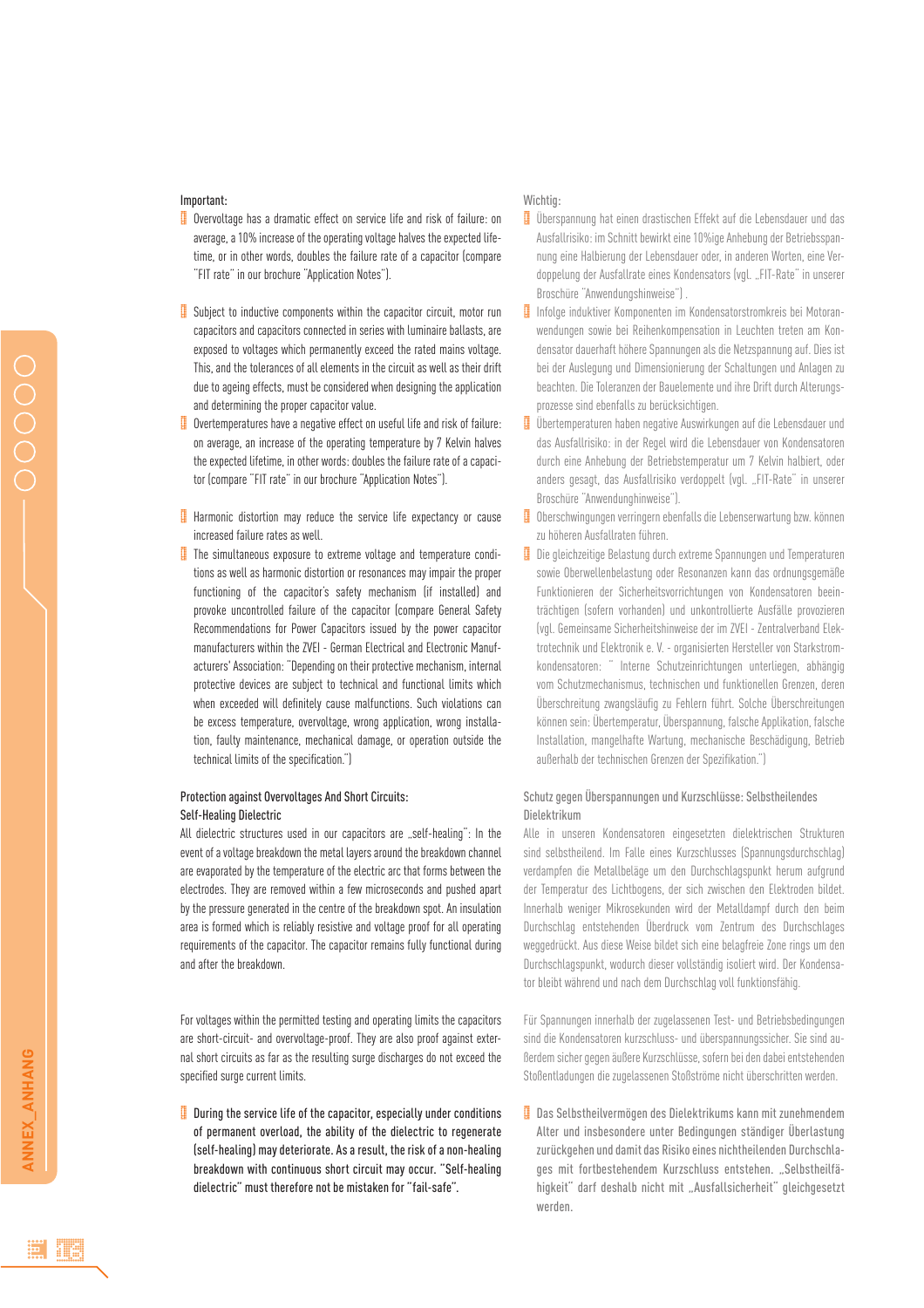

### Temperature Fuse (type A capacitors)

For lighting capacitors without overpressure protection, ELECTRONICON offers a thermal fuse which is integrated in the capacitor core and which responds to overtemperatures caused by electrical or thermal overload. The fuse element within the body melts when a critical temperature is reached. It melts into small open globules which are completely insulated from each other not only by the distance but also by a special insulating compound which appears at the point of meltdown. The thermal disconnection is resistant to surge currents within the permitted range of capacitor current. The application of a thermal fuse inside a capacitor has been protected by the European Patent No. 0637040.

 $\frac{1}{2}$  95% of all critical capacitor failures are accompanied by a gradual increase of the loss power. As any increase of the loss power always leads to a temperature rise inside the winding element, the temperature fuse offers efficient protection for most of the critical capacitor failure scenarios. However, type A- or P0-capacitors with temperature fuse can neither provide the kind of full protection offered by capacitors in aluminium can with break-action mechanism, nor can they fulfil the test requirements for such capacitors.

#### ! Warning:

It has to be noted that this safety system can act properly only within the permitted limits of loads and overloads. The simple presence of a safety system does not mean that catastrophic failures are completely impossible.

Strong overvoltages, permanent external heat, and heavy current overload, e.g. during harmonic resonances may cause sudden, uncontrollable rise of temperature and pressure inside the can which may not leave sufficient

time for the temperature fuse to act properly, and result in explosion and fire. For more detailed information, please consult the "General Safety Advice for Power Capacitors" issued by the German Electrical and Electronic Manufacturer's Association (ZVEI).

# Important remarks on the safety of Type A and P0 capacitors

Type A- and P0-capacitors do not have a specific fail-safe device as specified in the applicable standards for type B- or P2-capacitors. In the event of failure or overload the winding element may overheat and melt, smoke and even ignite; melted material may drip from the capacitor as well. It is therefore necessary to undertake constructional measures on the electrical device to provide reliable safety for people and property when using type A/P0 capacitors. The recommendations of the German Association of the Electrical Industry (ZVEI) for the use of type A lighting capacitors say: "Type A capacitors may be used in luminaires only where the capacitor is allocated in uncritical environment (non-inflammable materials)". $<sup>(1)</sup>$ </sup>

### Temperatursicherung (Kondensatoren Typ A)

Für Leuchtstofflampen-Kondensatoren ohne Überdrucksicherung (Typ A) bietet ELECTRONICON eine im Kondensatorkern platzierte Thermosicherung an, welche bei Übertemperatur infolge elektrischer oder thermischer Überlastung anspricht. Im Inneren des Sicherungskörpers schmilzt das eigentliche Sicherungselement bei Übertemperatur so auf, dass die Drahtenden kugelförmig rückgeschmolzen sind, wobei die offenen Enden durch einen speziellen Isolierstoff 100%ig gegeneinander isoliert sind. Damit werden aus der Vergangenheit bekannte Unsicherheiten bezüglich Rückzündungen vollständig vermieden. Der Einsatz der thermischen Abschaltsicherung im Kondensator wird vom Europäischen Patent Nr. 0637040 geschützt.

! 95% der kritischen Kondensatorausfälle geht eine allmähliche Erhöhung des Verlustfaktors voraus. Da eine Erhöhung des Verlustfaktors stets von einer Temperaturerhöhung im Wickel begleitet ist, bietet die Temperatursicherung einen wirksamen Schutz für den größten Teil der kritischen Kondensatorausfälle. Trotzdem kann ein Typ A- oder P0-Kondensator mit Temperatursicherung nicht den Schutz gewährleisten, den Kondensatoren im Alu-Becher mit Überdrucksicherung bieten. Er kann auch nicht die Prüfkriterien dieser Kondensatoren erfüllen.

#### ! Warnung:

Es ist zu beachten, daß dieses Sicherungsprinzip nur innerhalb der zulässigen Be- und Überlastungsgrenzen zuverlässig wirken kann. Die Existenz eines Sicherheitssystems an sich bedeutet nicht, dass gewaltsame Ausfälle gänzlich ausgeschlossen werden können. Starke Überspannungen, andauernde äußere Wärmeeinwirkung sowie starke Überstrombelastung, z.B. während Oberwellenresonanzen, können plötzlichen unkontrollierten Temperatur- und Druckanstieg im Kondensatorinnern hervorrufen, welche der Temperatursicherung nicht ausreichend Zeit zum ordnungsgemäßen Abschalten lassen und zur Explosion bzw. Entzündung führen können.

Für detailliertere Informationen konsultieren Sie bitte die "Allgemeinen Sicherheitshinweise für Leistungskondensatoren" des ZVEI.

# Sicherheitshinweise für den Einsatz von Typ Aund P0-Kondensatoren

Typ A- und P0-Kondensatoren verfügen über keinen spezifischen Ausfallschutz, wie er in den Normen für Typ B- oder P2-Kondensatoren vorgesehen ist. Im Fehlerfall oder bei Überlastung kann es zur Überhitzung und zum Aufschmelzen des Wickels (mit Rauchbildung) bis hin zur Entzündung kommen. Ein Abtropfen von Schmelzgut ist nicht auszuschließen. Bei Einsatz und Montage von Typ A- und P0-Kondensatoren sind deshalb Gefahren für Personen und Sachen durch konstruktive Maßnahmen am Elektrogerät sicher auszuschließen. In den ZVEI-Empfehlungen für den Einsatz von Kompensationskondensatoren des Typs A heißt es: "Verwendung von Kondensatoren nach 'Typ A' allgemein nur in Leuchten, in denen der Kondensator sich in einem, hinsichtlich entflammbarer Werkstoffe, unkritischen Umgebungsbereich befindet."<sup>(1)</sup>